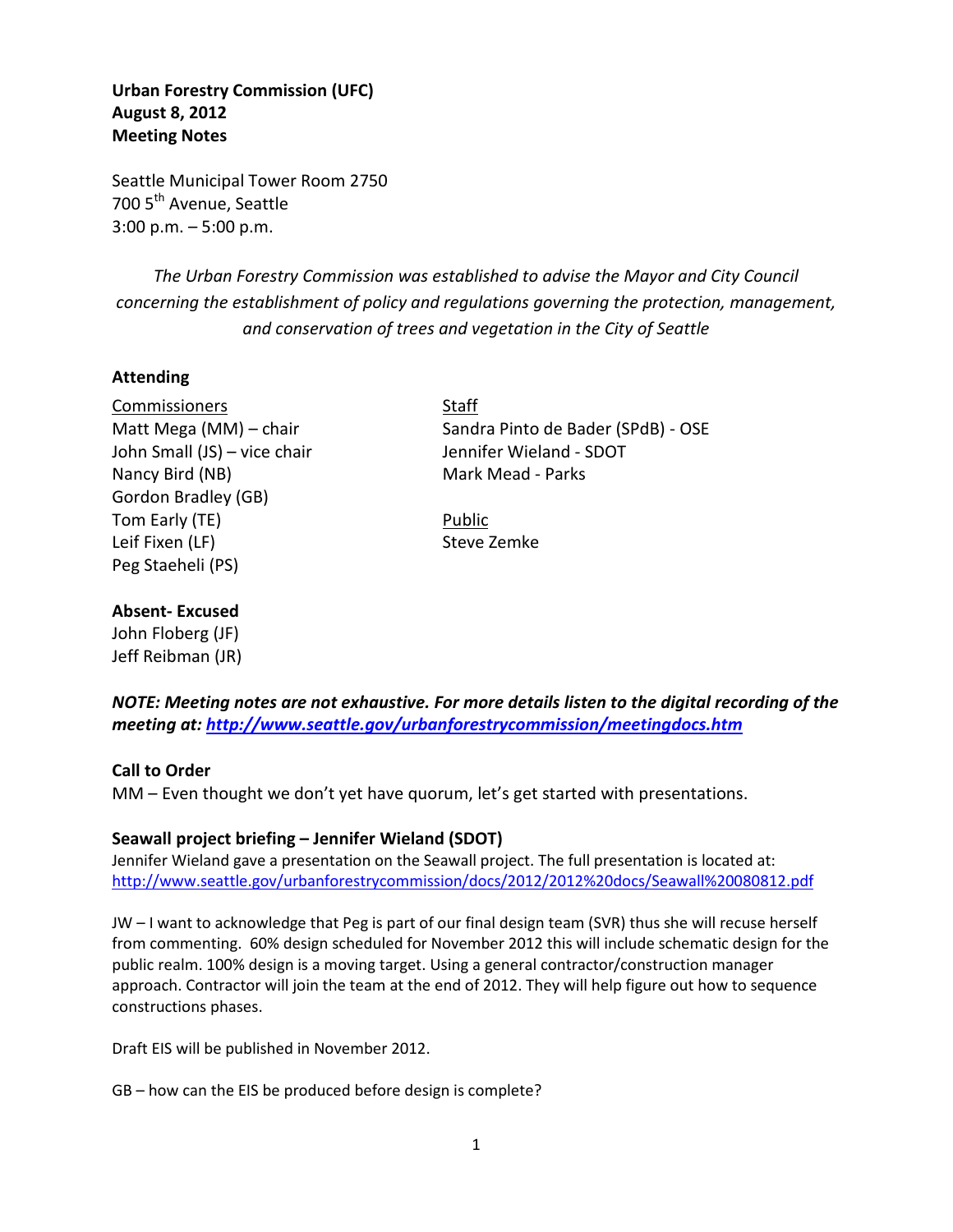JW – it's typical to do an EIS at 10-15% design. What the EIS does is evaluate alternative options. You do your environmental assessment fairly early on so as you progress son your design you can shape it and further minimize impacts and build in mitigation. The final EIS will be late Feb, early March 2013. Council and the Mayor have forwarded a bond measure to the November 6 ballot. \$290M over 30 years to fund Seawall and design and construction of public piers. Have \$60M secured.

GB- what happens if the ballot measure is not successful?

JW – the Seawall project is about safety. If the ballot measure is not successful we'll work with the Mayor and Council to identify other local sources. It might delay start of construction. Are working with Army Corps of Engineers seeking federal funding.

MM – how about maintenance dollars for the project's habitat. Are there already identified?

JW – there will be a monitoring plan for the project. We are looking at 5-10 year cycles for maintenance.

MM – It's a very urban waterfront and a lot of potential for pollution to move through. I encourage the use of trees to mitigate that pollution.

JW – We have an area on the south for riparian planting. There are areas with space for street trees.

TE – The improved soil which is the grouting. How is the jet grouting going to coordinate with plantings.

JW –We have been thinking about how the system underground is going to work. The jet grounding is not going to go from the road surface all the way down, we will only be grouting beneath the relieving platform so that is between 11 and 13ft section with fill material. It's not a huge cement block but more like a honeycomb formation with columns that allow for water transfer.

TE – are any of the utilities being relocated out of the liquefaction zone?

JW – yes, a variety of things will happen, some will be protected where they are and then moved. The service connections to the piers are the more difficult. They will be protected and then put back in a way that utility companies have access to them but are not under expensive finishes.

LF – you filled out our questionnaire. How did that go? You'll be removing 320 trees. I assume there will be more planting space, are we going to be able to put back at least 320 trees.

JW – that will not happen until the waterfront is built. The concept looks like a heavily planted plan. From Washington to Broad is 7,000 feet. Some are located between Virginia and Marion, others are on Eastlake.

MM – it's two to one replacement, right?

JW – how did we find this form. The questions were very relevant and even though some were difficult to answer they prompted me to think about trees. We'll touch base with the UFC again.

GB – one of the things that jumped out, was the response to the impact of existing trees. You concluded that most of the trees are ornamental and provided little habitat for native species. In fact lots of ornamentals provide significant benefit to the urban forest.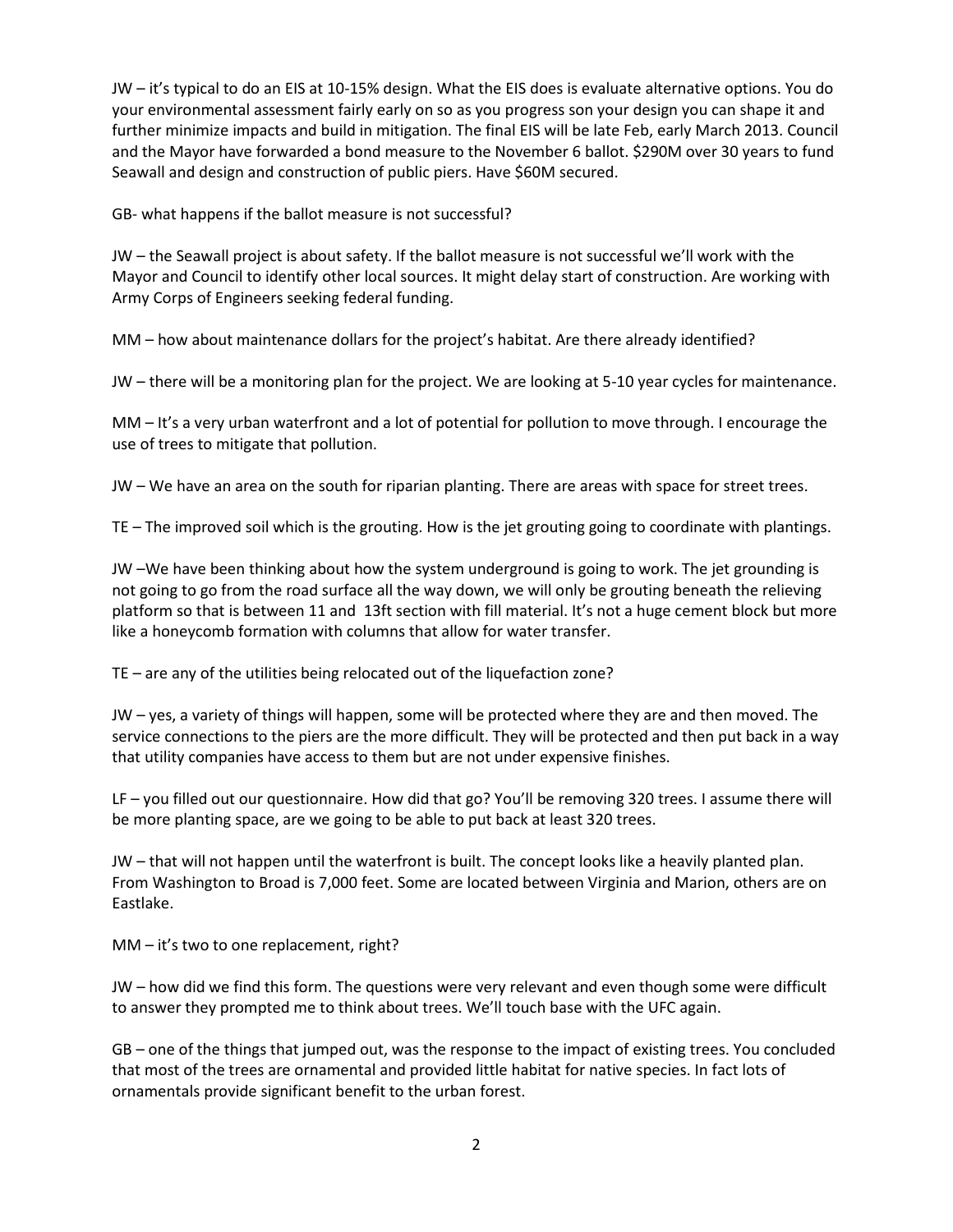JW – it was not meant to be mean that it's okay to remove them because they are ornamental. Because we have to remove them we'll have the opportunity to plant something better.

JS – is there any insect monitoring as part of the fish monitoring.

JW – there is a study going on right now.

JS – I'm familiar with the biological opinion that non natives don't provide as much variety of insects. But ornamentals provide more diversity of insects than conifers. That should be studied before the trees are taken out to figure out what the baseline condition is.

JW – looking at planter boxes on the water side.

### **Parks briefing on crown reduction for private views – Mark Mead (Parks)**

Mark Mead from Parks gave a presentation on the Parks policy for private views. The full presentation is located at:

[http://www.seattle.gov/urbanforestrycommission/docs/2012/2012%20docs/Parks%20briefing%20on%](http://www.seattle.gov/urbanforestrycommission/docs/2012/2012%20docs/Parks%20briefing%20on%20views%20policy%20080812.pdf) [20views%20policy%20080812.pdf](http://www.seattle.gov/urbanforestrycommission/docs/2012/2012%20docs/Parks%20briefing%20on%20views%20policy%20080812.pdf)

Mark M – view pruning practices for Parks department. Our policy is only for Parks land. Doesn't reflect what SDOT and SCL are doing. The practices are similar to those done by other urban foresters. We consolidates regulations. Had public meetings and one of the issues that came up was trimming Parks trees for private views. We manage for a specific set of criteria.

PS – why is crown reduction not topping?

Mark M – topping would be to cut right across the top of the tree. What we do is selective cuts leaving the terminal bud.

PS – it feels like splitting hairs. The vertical form has really changed on that tree.

Mark M – we are dealing with trees that have been topped several times. If there is a healthy, untopped tree I won't allow crown reduction and we don't allow crown reduction on conifers.

MM – you don't have the same problems of weakening?

Mark M – each one of those cuts will create weakness at the cutting point. The tradeoff is between keeping the tree and help us improve our forest.

PS – probably we need to use a better slide.

NB – is this work Parks is doing to accommodate private views?

Mark M – no, people can apply for a permit to do work on Parks property but they hire the contractor and pay for the work to be done according to Parks specs. We do manage 23 viewpoint across the city. The permit is \$125.

PS – is that all? And you did all that work and held all those public meetings?

Mark M – the number of permits has come down dramatically since we updated the policy.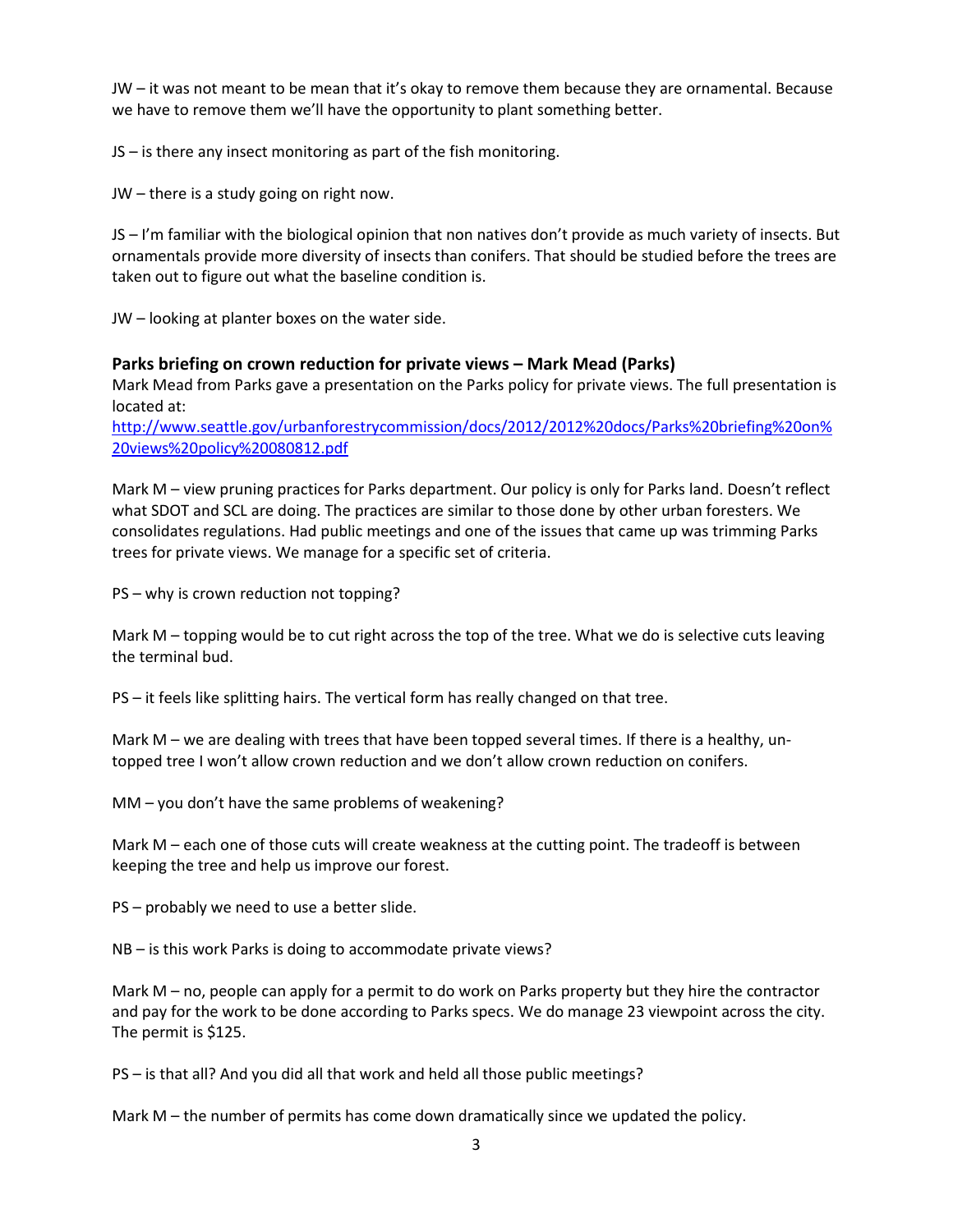NB – are the permits they apply for are to manage view points?

Mark  $M$  – no, they are anywhere in the city.

NB – why are we allowing that?

Mark M – because we are good neighbors. Seattle Parks has been allowing it from the very beginning. Seattle is a city of views. Some people bought their view property 20 years ago and now they don't have a view.

GB – once I pay for the permit do I have to provide a plan? Do you review and monitor activity?

Mark  $M$  – yes, all of the above.

Mark M - looking at adjusting permit fees to better reflect the amount of work Parks is doing.

 $LF -$  is there a realistic way to recuperate value to the UF?

Mark M – we haven't gotten to the point of being able to value the loss of services.

LF – charge per square foot?

Mark M – that's another issue they considered when they did the policy. At the time the science was not there yet. In truth Parks is selling the space the trees would occupy for view (air space). We haven't gone there yet. It would be an interesting discussion.

LF – maybe UFC can write the recommendation.

JS – consider the research agenda item of looking at the valuation. Using i-tree metrics to calculate values. To understand the cost of the work on public infrastructure.

Mark M – that's why we are looking at Lidar because it gives three dimensional value. Because canopy is a moving value (growth) we would have to determine that. I've seen fewer permits coming through.

TE – what about enforcement actions.

Mark – fewer illegal cuttings. Around 3-4 instances/year. The big ones that are hard to deal with are poisoning. Recently on Alki. Have to cut the tree down. I can only control what I know. Have turned about 5 cases to the police.

JS – who does the ECA review.

Mark – we have an exception for maintenance. This is considered maintenance. We do work just like this in Parks property. ECA rules give Parks department some flexibility. Are looking at this again. Had a SEPA exemption for GSP. The views work doesn't usually exceed the ECA rules.

#### **Pruning of public trees for private views - discussion**

MM – Let's carry to next meeting.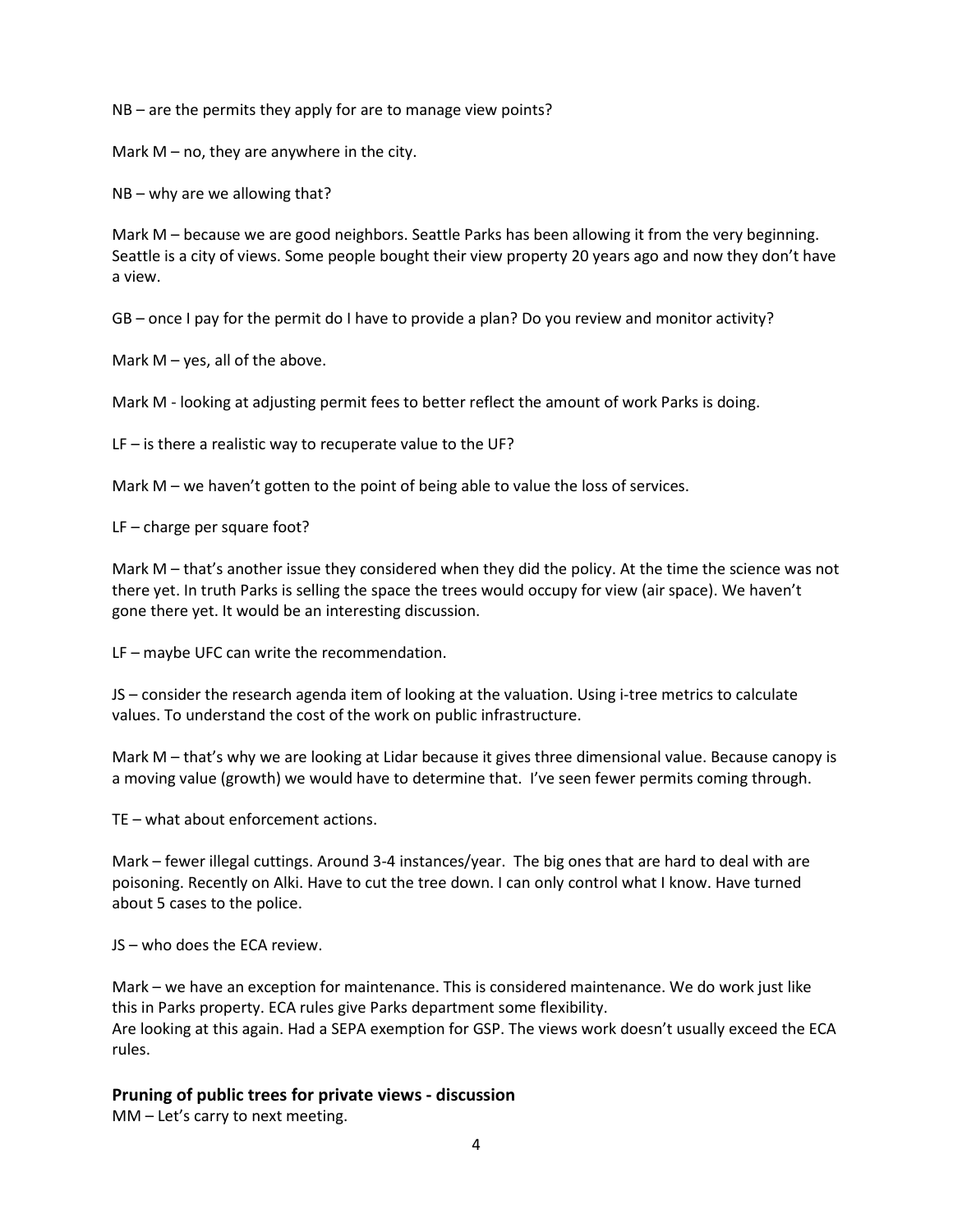Peg – question on the timeline. Put it on as a "to do." Include something in the UFMP recommendation.

#### **Letter to Council on GSP funding – introduction**

MM – did people get a chance to read? I would like to remove the qualifier I gave to wildlife in the second page.

## **ACTION**: **A motion was made to approve the GSP funding letter of recommendation as amended. The motion was seconded and carried.**

#### **UFMP update and DPD Tree Ordinance comment letters - continues**

MM – this is an ongoing effort. Sandra will send out results of Doodle poll.

#### **Public comment**

Steve  $Z$  – following up on the issue with views, he agrees with Peg on there is a sense of entitlement over Parks property. You have no right to get rid of your neighbors' trees. There is no clause anywhere that says that you have a right of view forever. Same thing applies to high-rise buildings being built in front of other people's views.

Brennon made comment about permits at Open House that they can't exceed the cost of providing the service. Parks is not taking that same approach. Parks could do that. Set fees that are appropriate to cost of services.

Mentioned at Open House: Asked how many trees are covered by the 24" threshold set by DPD in the new ordinance. DR 16-2008 – designation of Exceptional Trees and there are 27 tree species listed as native that are exceptional that are smaller than 24" in diameter (20 of those would no longer be exceptional under new ordinance). Madrona, Pacific Dogwood, etc. are no longer protected under the new ordinance. Only a few of the very large trees would be saved. DPD said that 14% were 24" or larger in the city. 86% of trees could be removed by anyone at any time for any reason.

#### **Next month's agenda items**

Nancy – have to resign from UFC is moving our out of state. Accepted a position City of Iowa. Thank you to everyone.

MM – this is a Commission appointment.

NB – the background is not common.

### **Adjourn**

#### **Community comment:**

On Thu, Aug 2, 2012 at 3:04 PM, Michael Oxman [<michaeloxman@comcast.net>](mailto:michaeloxman@comcast.net) wrote: Dear Urban Forestry Commissioners,

I am writing to ask if follow up has been done to confirm that the intended receipients have actually read your Letters of Recommendation.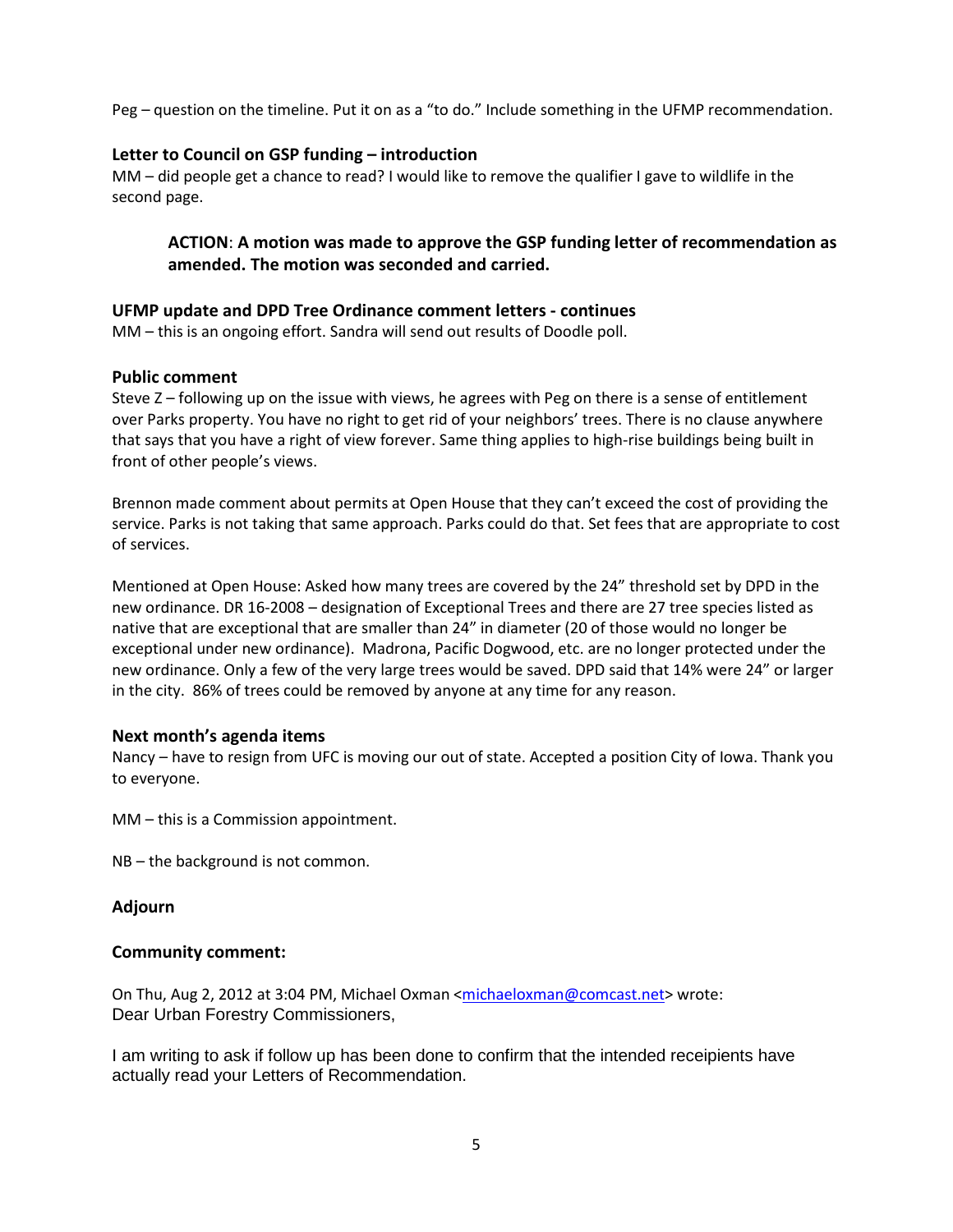At a recent city hall meeting of the City Neighborhood Council, the Seattle Housing Authority development director presented information on Yesler Terrace. The Letter of Recommendation about trees at Yesler Terrace written by the Seattle Urban Forestry Commission was also distributed at that meeting. The SHA person said he had never seen your letter before.

You also wrote a letter about the canopy cover in Industrial areas of the city. I'm wondering if the Seattle Freight Advisory Board has seen this letter.

I have written the FAB asking that the canopy cover issue be placed on their agenda, but have never received an answer. In a conversation with an advocate of industrial property rights, I mentioned that the Urban Forest Management Plan requires freight handlers to be consulted prior to the city planting trees there. I was told planting even one tree in SODO would establish a dangerous precedent that could hamper freight mobility.

Thanks for your attention to this matter.

Arboreally yours,

Michael Oxman **From:** Michael Oxman [mailto:michaeloxman@comcast.net] **Sent:** Saturday, August 04, 2012 1:05 AM **To:** Pinto\_de\_Bader, Sandra **Subject:** Comment to Urban Forestry Commission on Yesler Terrace

Dear Urban Forestry Commission,

This is the response from DPD. It seems that DPD disagrees with most of the recommendations by the Urban Forestry Commission. #2 is the only common ground, but it appears this material was not provided to the UFC when their analysis was done in March.

I did speak with some Parks people about performance bonds. Their policy is to require a 3 year bond & a Vegetation Management Plan to qualify for a permit to do work on Parks property.

The rationale that protecting trees is "complicated", merely means that the land can be sold for much more money with 30 story buildings on it rather than trees.

Hope this helps.

Michael Oxman

----- Original Message ----- From: "Levine, Al" [<alevine@seattlehousing.org>](mailto:alevine@seattlehousing.org) To: "LaClergue, Dave" < <u>Dave.LaClergue@seattle.gov</u>>; "Eanes, Tom" < TEanes@seattlehousing.org>; [<michaeloxman@comcast.net>](mailto:michaeloxman@comcast.net) Sent: Friday, August 03, 2012 4:18 PM Subject: RE: Urban Forestry Commission's recommendation: Yesler Terrace

Sent from my Windows Phone

\_\_\_\_\_\_\_\_\_\_\_\_\_\_\_\_\_\_\_\_\_\_\_\_\_\_\_\_\_\_\_\_

From: LaClergue, Dave Sent: 8/3/2012 4:09 PM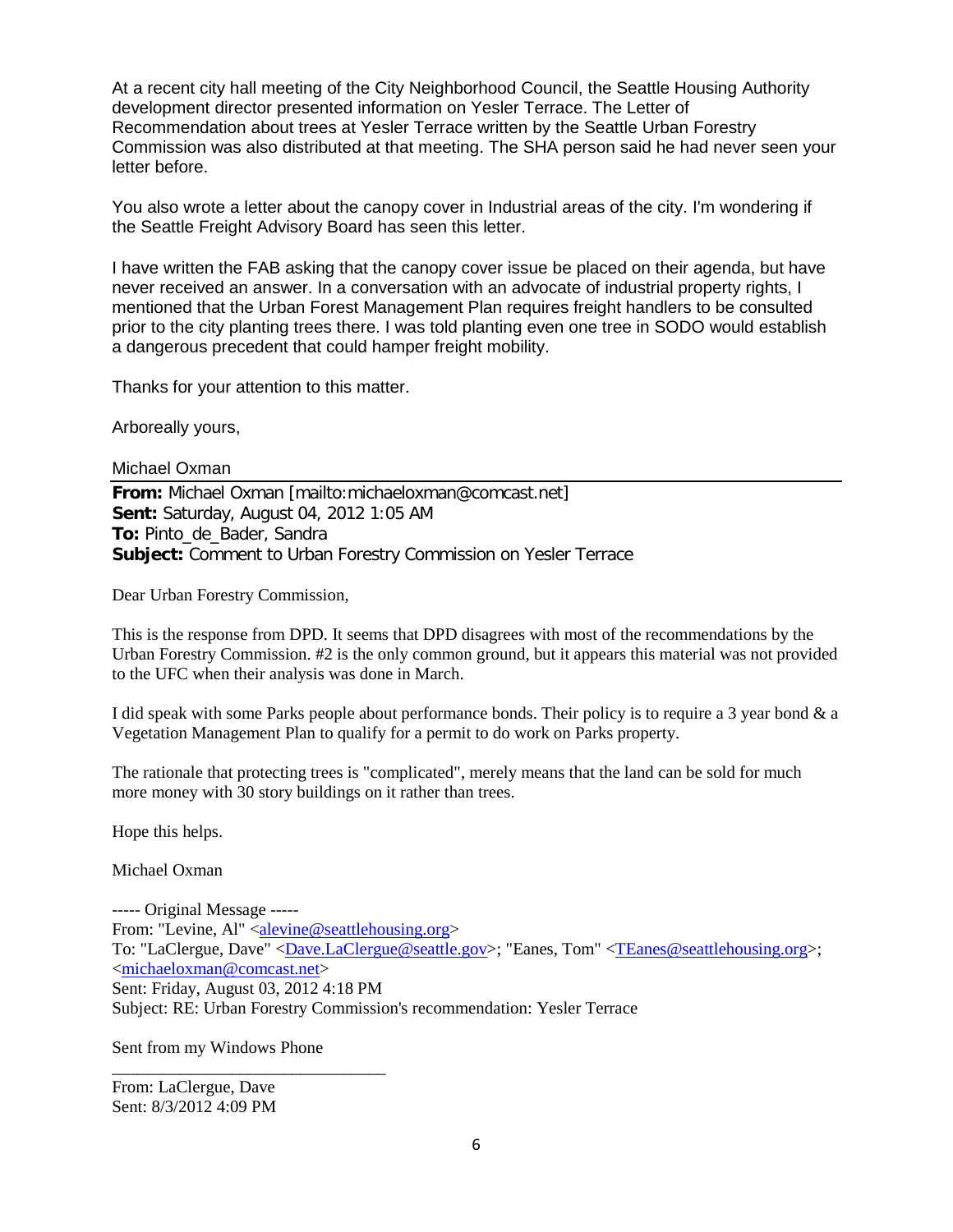To: Levine, Al; Eanes, Tom; [michaeloxman@comcast.net](mailto:michaeloxman@comcast.net) Subject: RE: Urban Forestry Commission's recommendation: Yesler Terrace

Hi Michael, Al forwarded me your email and asked if I could respond. Here are my responses to the 7 points in Matt's letter from the UFC.

1) We appreciate the UFC's support for the tree protection plan and their careful review of the proposal.

2) At DPD's request, SHA included more thorough analysis of canopy cover in the FEIS for Yesler Terrace redevelopment. That study projected that recommended tree protection and planting would result in 22% canopy cover after new trees became established -- as you're aware, this exceeds the 20% goal for multifamily residential zones and the 15% goal for commercial zones (the proposed redevelopment would be mixed use). As part of the legislative process, we've filed the FEIS with the City Clerk for future reference as development proceeds.

3) Where trees are approved for removal, the Tree Protection Plan continues to require 1 for 1 replacement. Council is considering an amendment to the Cooperative Agreement that would increase this replacement ratio, but DPD advises that 3:1 would be too high for this site. A ratio that high would substantially surpass the number of trees that could reach healthy maturity in the available space.

4) Trees required for protection will be subject to further review as part of the Master Use Permit process -- City arborists will advise on appropriate BMPs to require for construction in each case.

5) DPD does not recommend performance bonds -- with the number of trees designated for protection, bonds would not be economically feasible for SHA or logistically possible for the City to administer. As development proceeds, SHA would have the option of requiring performance bonds of contractors and/or developers.

6) Matt's public hearing recommendation for removal of exceptional trees runs counter to the point of the protection plan -- the City is recognizing that it is infeasible to protect trees in the portions of the site where major regrading will occur, and in exchange SHA is agreeing to protect more than just exceptional trees where feasible elsewhere on the site. A public hearing for each tree that the City has "pre-approved" for removal would not be productive for participants, SHA, or the City.

[https://email.seattle.gov/owa/?ae=PreFormAction&t=AddressBook&a=Done&ctx=2#](https://email.seattle.gov/owa/?ae=PreFormAction&t=AddressBook&a=Done&ctx=2)

7) We agree that taking the right steps for tree protection can be complicated and vary substantially from one case to the next. Careful documentation and enforcement will be necessary. SHA and the City will be happy to update the UFC and request feedback as development proceeds.

Best, Dave

From: Levine, Al Sent: Thursday, August 02, 2012 9:38 AM To: LaClergue, Dave Subject: FW: Urban Forestry Commission's recommendation: Yesler Terrace

Al Levine Deputy Executive Director Development & Asset Management Seattle Housing Authority 206 615-3416

\_\_\_\_\_\_\_\_\_\_\_\_\_\_\_\_\_\_\_\_\_\_\_\_\_\_\_\_\_\_\_\_\_\_\_\_\_\_\_\_

From: Michael Oxman [\[mailto:michaeloxman@comcast.net\]](mailto:michaeloxman@comcast.net)